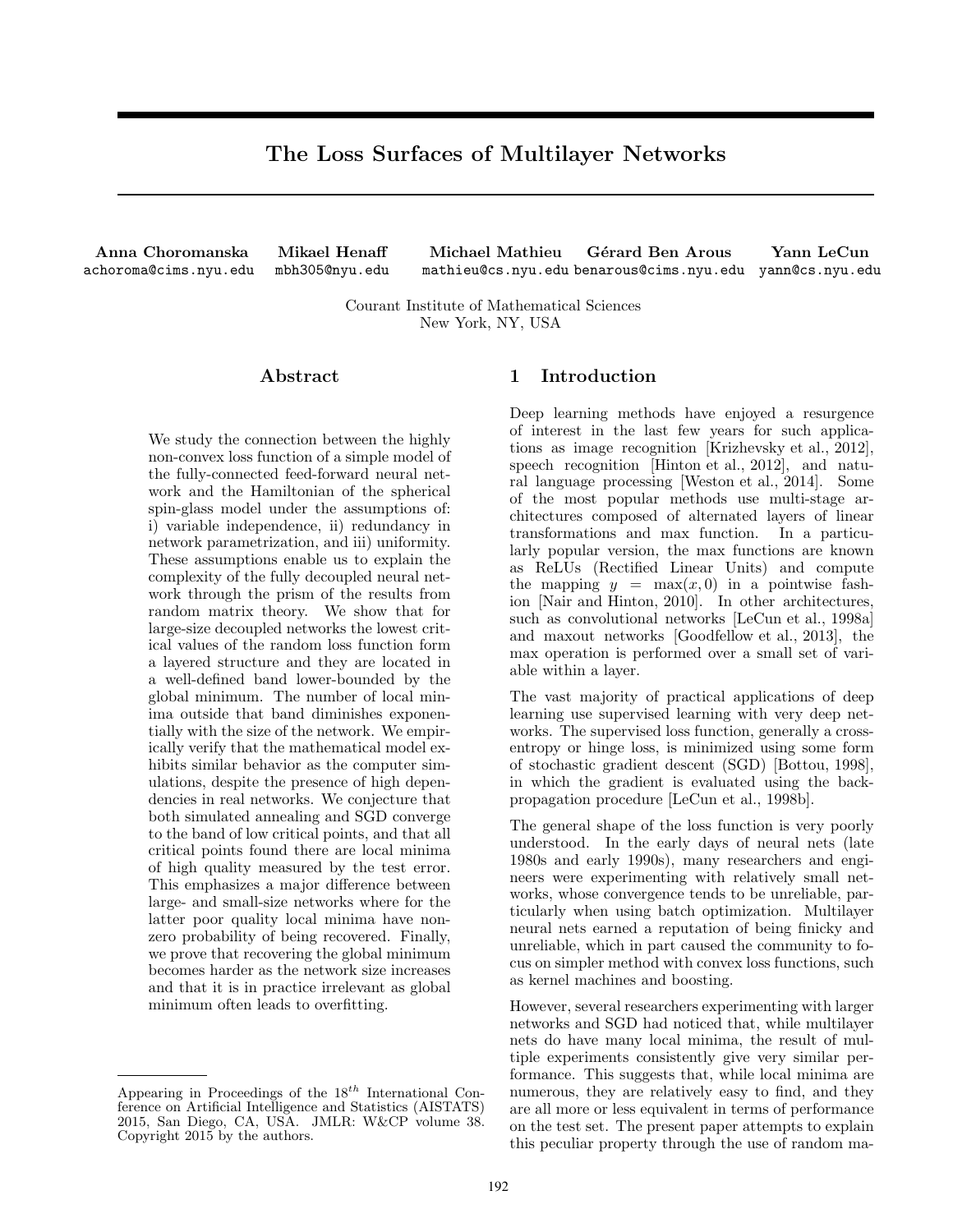trix theory applied to the analysis of critical points in high degree polynomials on the sphere.

We first establish that the loss function of a typical multilayer net with ReLUs can be expressed as a polynomial function of the weights in the network, whose degree is the number of layers, and whose number of monomials is the number of paths from inputs to output. As the weights (or the inputs) vary, some of the monomials are switched off and others become activated, leading to a piecewise, continuous polynomial whose monomials are switched in and out at the boundaries between pieces.

An important question concerns the distribution of critical points (maxima, minima, and saddle points) of such functions. Results from random matrix theory applied to spherical spin glasses have shown that these functions have a combinatorially large number of saddle points. Loss surfaces for large neural nets have many local minima that are essentially equivalent from the point of view of the test error, and these minima tend to be highly degenerate, with many eigenvalues of the Hessian near zero.

We empirically verify several hypotheses regarding learning with large-size networks:

- For large-size networks, most local minima are equivalent and yield similar performance on a test set.
- The probability of finding a "bad" (high value) local minimum is non-zero for small-size networks and decreases quickly with network size.
- Struggling to find the global minimum on the training set (as opposed to one of the many good local ones) is not useful in practice and may lead to overfitting.

The above hypotheses can be directly justified by our theoretical findings. We finally conclude the paper with brief discussion of our results and future research directions in Section 6.

We confirm the intuition and empirical evidence expressed in previous works that the problem of training deep learning systems resides with avoiding saddle points and quickly "breaking the symmetry" by picking sides of saddle points and choosing a suitable attractor [LeCun et al., 1998b, Saxe et al., 2014, Dauphin et al., 2014].

What is new in this paper? To the best of our knowledge, this paper is the first work providing a theoretical description of the optimization paradigm with neural networks in the presence of large number of parameters. It has to be emphasized however that this connection relies on a number of possibly unrealistic assumptions. It is also an attempt to shed light on the puzzling behavior of modern deep learning systems when it comes to optimization and generalization.

# 2 Prior work

In the 1990s, a number of researchers studied the convergence of gradient-based learning for multilayer networks using the methods of statistical physics, i.e. [Saad and Solla, 1995], and the edited works [Saad, 2009]. Recently, Saxe [Saxe et al., 2014] and Dauphin [Dauphin et al., 2014] explored the statistical properties of the error surface in multi-layer architectures, pointing out the importance of saddle points.

Earlier theoretical analyses [Baldi and Hornik, 1989, Wigner, 1958, Fyodorov and Williams, 2007, Bray and Dean, 2007] suggest the existence of a certain structure of critical points of random Gaussian error functions on high dimensional continuous spaces. They imply that critical points whose error is much higher than the global minimum are exponentially likely to be saddle points with many negative and approximate plateau directions whereas all local minima are likely to have an error very close to that of the global minimum (these results are conveniently reviewed in [Dauphin et al., 2014]). The work of [Dauphin et al., 2014] establishes a strong empirical connection between neural networks and the theory of random Gaussian fields by providing experimental evidence that the cost function of neural networks exhibits the same properties as the Gaussian error functions on high dimensional continuous spaces. Nevertheless they provide no theoretical justification for the existence of this connection which instead we provide in this paper.

This work is inspired by the recent advances in random matrix theory and the work of [Auffinger et al., 2010] and [Auffinger and Ben Arous, 2013]. The authors of these works provided an asymptotic evaluation of the complexity of the spherical spin-glass model (the spinglass model originates from condensed matter physics where it is used to represent a magnet with irregularly aligned spins). They discovered and mathematically proved the existence of a layered structure of the low critical values for the model's Hamiltonian which in fact is a Gaussian process. Their results are not discussed in details here as it will be done in Section 4 in the context of neural networks. We build the bridge between their findings and neural networks and show that the objective function used by neural network is analogous to the Hamiltonian of the spin-glass model under the assumptions of: i) variable independence, ii) redundancy in network parametrization, and iii) uniformity, and thus their landscapes share the same properties. We emphasize that the connection between spin-glass models and neural networks was already explored back in the past (a summary can be found in [Dotsenko, 1995]). In example in [Amit et al., 1985] the authors showed that the long-term behavior of certain neural network models are governed by the statistical mechanism of infinite-range Ising spin-glass Hamiltonians. Another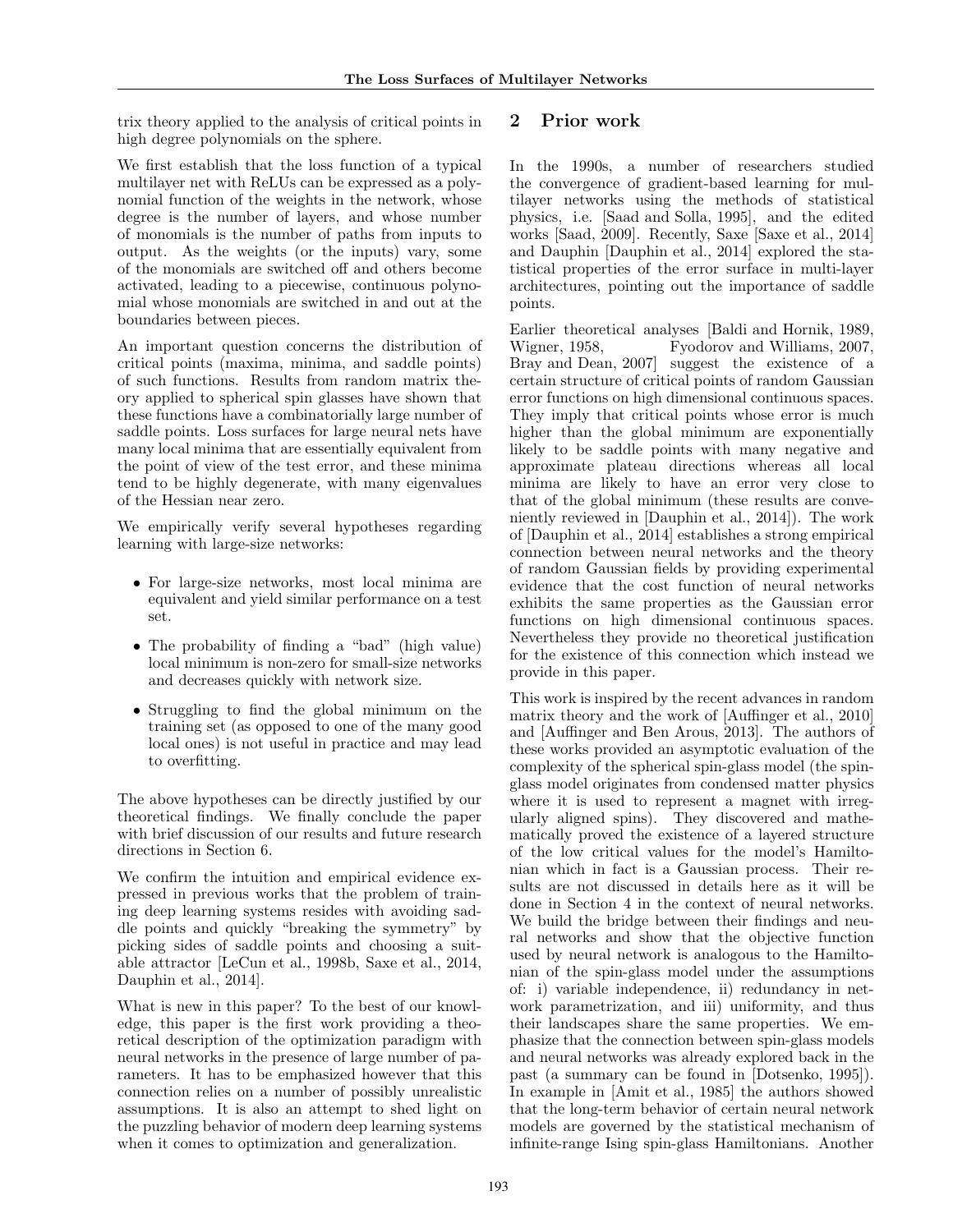work [Nakanishi and Takayama, 1997] examined the nature of the spin-glass transition in the Hopfield neural network model. None of these works however make the attempt to explain the paradigm of optimizing the highly non-convex neural network objective function through the prism of spin-glass theory and thus in this respect our approach is very novel.

### 3 Deep network and spin-glass model

#### 3.1 Preliminaries

For the theoretical analysis, we consider a simple model of the fully-connected feed-forward deep network with a single output and rectified linear units. We call the network  $\mathcal N$ . We focus on a binary classification task. Let  $X$  be the random input vector of dimensionality d. Let  $(H - 1)$  denote the number of hidden layers in the network and we will refer to the input layer as the  $0<sup>th</sup>$  layer and to the output layer as the  $H<sup>th</sup>$  layer. Let  $n_i$  denote the number of units in the *i*<sup>th</sup> layer (note that  $n_0 = d$  and  $n_H = 1$ ). Let  $W_i$ be the matrix of weights between  $(i-1)$ <sup>th</sup> and  $i<sup>th</sup>$  layers of the network. Also, let  $\sigma$  denote the activation function that converts a unit's weighted input to its output activation. We consider linear rectifiers thus  $\sigma(x) = \max(0, x)$ . We can therefore write the (random) network output  $Y$  as

$$
Y = q\sigma(W_H^{\top}\sigma(W_{H-1}^{\top}\ldots\sigma(W_1^{\top}X)))\ldots),
$$

where  $q = \sqrt{(n_0 n_1 ... n_H)^{(H-1)/2H}}$  is simply a normalization factor. The same expression for the output of the network can be re-expressed in the following way:

$$
Y = q \sum_{i=1}^{n_0} \sum_{j=1}^{\gamma} X_{i,j} A_{i,j} \prod_{k=1}^{H} w_{i,j}^{(k)},
$$
 (1)

where the first summation is over the network inputs and the second one is over all paths from a given network input to its output, where  $\gamma$  is the total number of such paths (note that  $\gamma = n_1 n_2 ... n_H$ ). Also, for all  $i = \{1, 2, \ldots, n_0\}$ :  $X_{i,1} = X_{i,2} = \cdots = X_{i,\gamma}$ . Furthermore,  $w_{i,j}^{(k)}$  is the weight of the  $k^{\text{th}}$  segment of path indexed with  $(i, j)$  which connects layer  $(k - 1)$  with layer  $k$  of the network. Note that each path corresponds to a certain set of  $H$  weights, which we refer to as a configuration of weights, which are multiplied by each other. Finally,  $A_{i,j}$  denotes whether a path  $(i, j)$ is active  $(A_{i,j}=1)$  or not  $(A_{i,j}=0)$ .

**Definition 3.1.** The mass of the network  $\Psi$  is the total number of all paths between all network inputs *colar number by all pains between all network inperiod outputs:*  $\Psi = \prod_{i=0}^{H} n_i$ . Also let  $\Lambda$  as  $\Lambda = \sqrt[H]{\Psi}$ .

**Definition 3.2.** The size of the network  $N$  is the total number of network parameters:  $N = \sum_{i=0}^{H-1} n_i n_{i+1}$ .

The mass and the size of the network depend on each other as captured in Theorem 3.1. All proofs in this paper are deferred to the Supplementary material.

**Theorem 3.1.** Let  $\Psi$  be the mass of the network, d be the number of network inputs and H be the depth of the network. The size of the network is bounded as

$$
\Psi^2 H = \Lambda^{2H} H \geq N \geq \sqrt[H]{\Psi^2} \frac{H}{\frac{H}{\sqrt[r]{d}}} \geq \sqrt[H]{\Psi} = \Lambda.
$$

We assume the depth of the network  $H$  is bounded. Therefore  $N \to \infty$  iff  $\Psi \to \infty$ , and  $N \to \infty$  iff  $\Lambda \to \infty$ .

In the rest of this section we will be establishing a connection between the loss function of the neural network and the Hamiltonian of the spin-glass model. We next provide the outline of our approach.

#### 3.2 Outline of the approach

In Subsection 3.3 we introduce randomness to the model by assuming  $X$ 's and  $A$ 's are random. We make certain assumptions regarding the neural network model. First, we assume certain distributions and mutual dependencies concerning the random variables  $X$ 's and  $A$ 's. We also introduce a spherical constraint on the model weights. We finally make two other assumptions regarding the redundancy of network parameters and their uniformity, both of which are justified by empirical evidence in the literature. These assumptions will allow us to show in Subsection 3.4 that the loss function of the neural network, after re-indexing terms<sup>1</sup>, has the form of a centered Gaussian process on the sphere  $S = S^{\Lambda-1}(\sqrt{\Lambda})$ , which is equivalent to the Hamiltonian of the  $H$ -spin spherical spin-glass model, given as

$$
\mathcal{L}_{\Lambda,H}(\tilde{\mathbf{w}}) = \frac{1}{\Lambda^{(H-1)/2} \sum_{i_1, i_2, \dots, i_H=1}^{\Lambda} X_{i_1, i_2, \dots, i_H} \tilde{w}_{i_1} \tilde{w}_{i_2} \dots \tilde{w}_{i_H}, \quad (2)
$$

with spherical constraint

$$
\frac{1}{\Lambda} \sum_{i=1}^{\Lambda} \tilde{w}_i^2 = 1.
$$
\n(3)

The redundancy and uniformity assumptions will be explained in Subsection 3.3 in detail. However, on the high level of generality the redundancy assumption enables us to skip superscript  $(k)$  appearing next to the weights in Equation 1 (note it does not appear next to the weights in Equation 2) by determining a set of unique network weights of size no larger than  $N$ , and the uniformity assumption ensures that all ordered products of unique weights appear in Equation 2 the same number of times.

An asymptotic evaluation of the complexity of H-spin spherical spin-glass models via random matrix theory

<sup>&</sup>lt;sup>1</sup>The terms are re-indexed in Subsection 3.3 and it is done to preserve consistency with the notation in [Auffinger et al., 2010] where the proofs of the results of Section 4 can be found.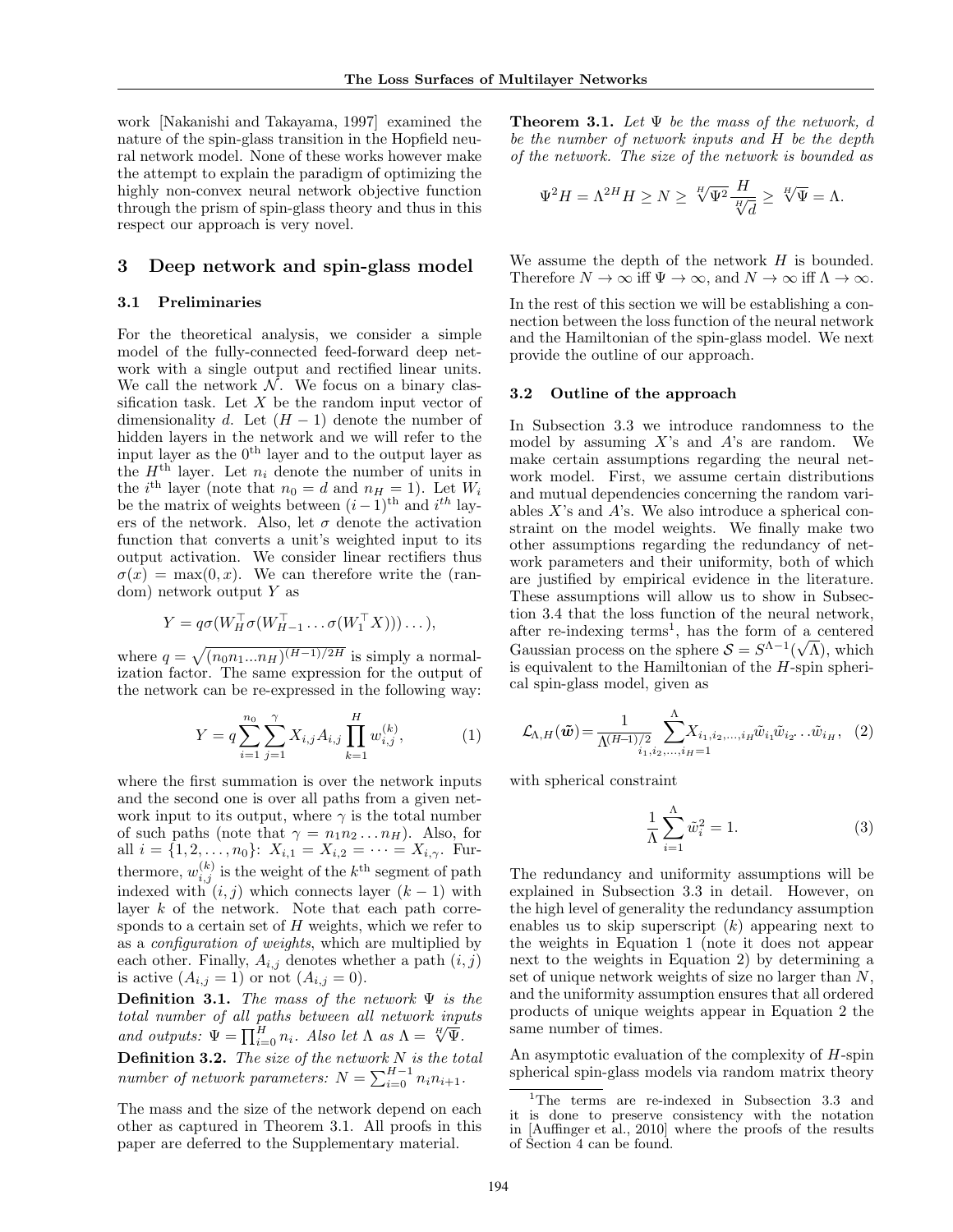was studied in the literature [Auffinger et al., 2010] where a precise description of the energy landscape for the Hamiltonians of these models is provided. In this paper (Section 4) we use these results to explain the optimization problem in neural networks.

#### 3.3 Approximation

**Input** We assume each input  $X_{i,j}$  is a normal random variable such that  $X_{i,j} \sim N(0,1)$ . Clearly the model contains several dependencies as one input is associated with many paths in the network. That poses a major theoretical problem in analyzing these models as it is unclear how to account for these dependencies. In this paper we instead study fully decoupled model [De la Peña and Giné, 1999], where  $X_{i,j}$ 's are assumed to be independent. We allow this simplification as to the best of our knowledge there exists no theoretical description of the optimization paradigm with neural networks in the literature either under independence assumption or when the dependencies are allowed. Also note that statistical learning theory heavily relies on this assumption [Hastie et al., 2001] even when the model under consideration is much simpler than a neural network. Under the independence assumption we will demonstrate the similarity of this model to the spin-glass model. We emphasize that despite the presence of high dependencies in real neural networks, both models exhibit high similarities as will be empirically demonstrated.

Paths We assume each path in Equation 1 is equally likely to be active thus  $A_{i,j}$ 's will be modeled as Bernoulli random variables with the same probability of success  $\rho$ . By assuming the independence of X's and A's we get the following

$$
\mathbb{E}_A[Y] = q \sum_{i=1}^{n_0} \sum_{j=1}^{\gamma} X_{i,j} \rho \prod_{k=1}^H w_{i,j}^{(k)}.
$$
 (4)

Redundancy in network parametrization Let  $W = \{w_1, w_2, \ldots, w_N\}$  be the set of all weights of the network. Let  $A$  denote the set of all  $H$ -length configurations of weights chosen from  $W$  (order of the weights in a configuration does matter). Note that the size of  $A$  is therefore  $N^H$ . Also let  $B$  be a set such that each element corresponds to the single configuration of weights from Equation 4, thus  $\mathcal{B} = \{ (w_{1,1}^1, w_{1,1}^2, \ldots, w_{1,1}^H), (w_{1,2}^1, w_{1,2}^2, \ldots, w_{1,2}^H), \ldots,$  $(w_{n_0,\gamma}^1, w_{n_0,\gamma}^2, \ldots, w_{n_0,\gamma}^H)$ , where every single weight comes from set W (note that  $\mathcal{B} \subset \mathcal{A}$ ). Thus Equation 4 can be equivalently written as

$$
Y_N := \mathbb{E}_A[Y] = q \sum_{i_1, i_2, \dots, i_H = 1}^{N} \sum_{j=1}^{r_{i_1, i_2, \dots, i_H}} X_{i_1, i_2, \dots, i_H}^{(j)} \rho \prod_{k=1}^{H} w_{i_k}.
$$
 (5)

We will now explain the notation. It is overcomplicated for purpose, as this notation will be useful

later on.  $r_{i_1,i_2,...,i_H}$  denotes whether the configuration  $(w_{i_1}, w_{i_2}, \ldots, w_{i_H})$  appears in Equation 4 or not, thus  $r_{i_1,i_2,...,i_H} \in \{0\cup 1\}$ , and  $\{X_{i_1,i_2,...,i_H}^{(j)}\}_{j=1}^{r_{i_1,i_2,...,i_H}}$  denote a set of random variables corresponding to the same weight configuration (since  $r_{i_1,i_2,...,i_H} \in \{0\cup 1\}$  this set has at most one element). Also  $r_{i_1,i_2,...,i_H} = 0$  implies that summand  $X_{i_1,i_2,\dots,i_H}^{(j)} \rho \prod_{k=1}^H w_{i_k}$  is zeroed out). Furthermore, the following condition has to be satisfied:  $\sum_{i_1,i_2,\dots,i_H=1}^N r_{i_1,i_2,\dots,i_H} = \Psi$ . In the notation  $Y_N$ , index N refers to the number of unique weights of a network (this notation will also be helpful later).

Consider a family of networks which have the same graph of connections as network  $\mathcal N$  but different edge weighting such that they only have s unique weights and  $s \leq N$  (by notation analogy the expected output of this network will be called  $Y_s$ ). It was recently shown [Denil et al., 2013, Denton et al., 2014] that for large-size networks large number of network parameters (according to [Denil et al., 2013] even up to 95%) are redundant and can either be learned from a very small set of unique parameters or even not learned at all with almost no loss in prediction accuracy.

Definition 3.3. A network M which has the same graph of connections as  $N$  and s unique weights satisfying  $s \leq N$  is called a  $(s, \epsilon)$ -reduction image of N for some  $\epsilon \in [0,1]$  if the prediction accuracy of N and M differ by no more than  $\epsilon$  (thus they classify at most  $\epsilon$ fraction of data points differently).

**Theorem 3.2.** Let  $N$  be a neural network giving the output whose expectation  $Y_N$  is given in Equation 5. Let M be its  $(s, \epsilon)$ -reduction image for some  $s \leq N$ and  $\epsilon \in [0, 0.5]$ . By analogy, let Y<sub>s</sub> be the expected output of network M. Then the following holds

$$
corr(sign(Ys), sign(YN)) \ge \frac{1 - 2\epsilon}{1 + 2\epsilon},
$$

where corr denotes the correlation defined as  $corr(A, B) = \frac{\mathbb{E}[(A - \mathbb{E}[A]])(B - \mathbb{E}[B]])}{std(A)std(B)}, \text{ std is the standard}$ deviation and  $sign(\cdot)$  denotes the sign of prediction  $(sign(Y<sub>s</sub>)$  and  $sign(Y<sub>N</sub>)$  are both random).

The redundancy assumption implies that one can preserve  $\epsilon$  to be close to 0 even with  $s \ll N$ .

**Uniformity** Consider the network M to be a  $(s, \epsilon)$ reduction image of N for some  $s \leq N$  and  $\epsilon \in [0, 1]$ . The output  $Y_s$  of the image network can in general be expressed as

$$
Y_s = q \sum_{i_1, ..., i_H=1}^s \sum_{j=1}^{t_{i_1, ..., i_H}} X_{i_1, ..., i_H}^{(j)} \rho \prod_{k=1}^H w_{i_k},
$$

where  $t_{i_1,\dots,i_H} \in {\mathbb{Z}^+\cup 0}$  is the number of times each configuration  $(w_{i_1}, w_{i_2}, \ldots, w_{i_H})$  repeats in Equation 5 and  $\sum_{i_1,\dots,i_H=1}^{s} t_{i_1,\dots,i_H} = \Psi$ . We assume that unique weights are close to being evenly distributed on the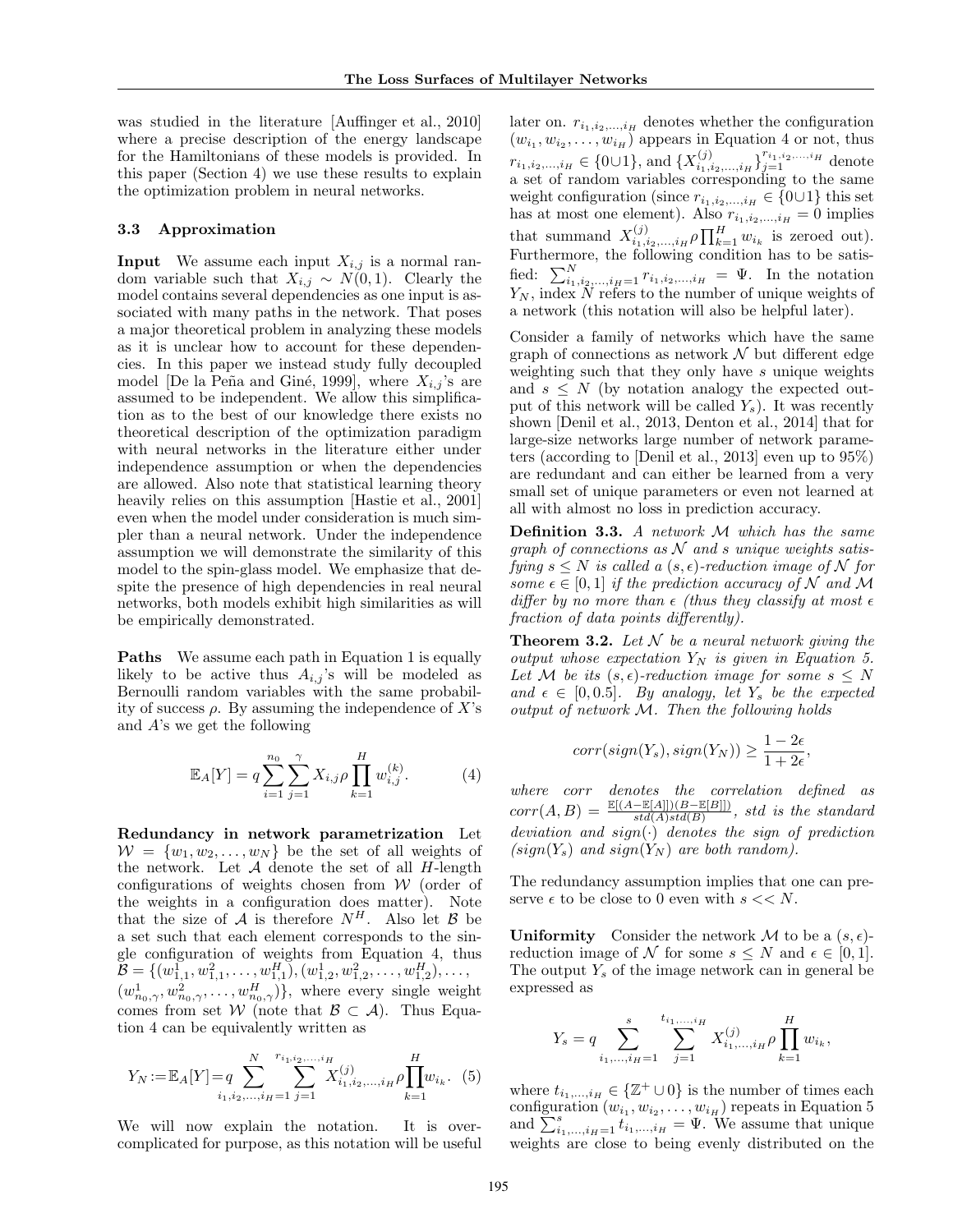graph of connections of network  $M$ . We call this assumption a *uniformity assumption*. Thus this assumption implies that for all  $(i_1, i_2, \ldots, i_H) : i_1, i_2, \ldots, i_H \in$  $\{1, 2, \ldots, s\}$  there exists a positive constant  $c \geq 1$  such that the following holds

$$
\frac{1}{c} \cdot \frac{\Psi}{s^H} \le t_{i_1, i_2, \dots, i_H} \le c \cdot \frac{\Psi}{s^H}.
$$
 (6)

The factor  $\frac{\Psi}{s^H}$  comes from the fact that for the network where every weight is uniformly distributed on the graph of connections (thus with high probability every node is adjacent to an edge with any of the unique weights) it holds that  $t_{i_1,i_2,\dots,i_H} = \frac{\Psi}{s^H}$ . For simplicity assume  $\frac{\Psi}{s^H} \in \mathbb{Z}^+$  and  $\frac{H}{s^H} \Psi \in \mathbb{Z}^+$ . Consider therefore an expression as follows

$$
\hat{Y}_s = q \sum_{i_1, \dots, i_H = 1}^s \sum_{j=1}^{\frac{\Psi}{s^H}} X_{i_1, \dots, i_H}^{(j)} \rho \prod_{k=1}^H w_{i_k}, \tag{7}
$$

which corresponds to a network for which the lowerbound and upper-bound in Equation 6 match. Note that one can combine both summations in Equation 7 and re-index its terms to obtain

$$
\hat{Y} := \hat{Y}_{(s=\Lambda)} = q \sum_{i_1, \dots, i_H = 1}^{\Lambda} X_{i_1, \dots, i_H} \rho \prod_{k=1}^{H} w_{i_k}.
$$
 (8)

The following theorem (Theorem 3.3) captures the connection between  $\hat{Y}_s$  and  $Y_s$ .

Theorem 3.3. Under the uniformity assumption of  $Equation 6, random variable \hat{Y}_s$  in Equation  $\gamma$  and random variable  $Y_s$  in Equation 5 satisfy the following:  $corr(\hat{Y}_s, Y_s) \geq \frac{1}{c^2}$ .

Spherical constraint We finally assume that for some positive constant  $\mathcal C$  weights satisfy the spherical condition

$$
\frac{1}{\Lambda} \sum_{i=1}^{\Lambda} w_i^2 = \mathcal{C}.
$$
 (9)

Next we will consider two frequently used loss functions, absolute loss and hinge loss, where we approximate  $Y_N$  (recall  $Y_N := \mathbb{E}_A[Y]$ ) with  $\hat{Y}$ .

### 3.4 Loss function as a  $H$ -spin spherical spin-glass model

Let  $\mathcal{L}_{\Lambda,H}^a(w)$  and  $\mathcal{L}_{\Lambda,H}^h(w)$  be the (random) absolute loss and (random) hinge loss that we define as follows

$$
\mathcal{L}_{\Lambda,H}^a(\boldsymbol{w}) = \mathbb{E}_A[|Y_t - Y|]
$$

and

$$
\mathcal{L}_{\Lambda,H}^h(\boldsymbol{w}) = \mathbb{E}_A[\max(0, 1 - Y_t Y)],
$$

where  $Y_t$  is a random variable corresponding to the true data labeling that takes values  $-\overline{S}$  or S in case of the absolute loss, where  $S = \sup_{\mathbf{w}} \hat{Y}$ , and  $-1$  or 1 in case of the hinge loss. Also note that in the case of the hinge loss max operator can be modeled as Bernoulli random variable, which we assume is independent of Y. Given that one can show that after approximating  $\mathbb{E}_A[Y]$  with Y both losses can be generalized to the following expression

$$
\mathcal{L}_{\Lambda,H}(\tilde{\mathbf{w}}) = \mathcal{C}_1 + \mathcal{C}_2 q \sum_{i_1,i_2,...,i_H=1}^{\Lambda} X_{i_1,i_2,...,i_H} \prod_{k=1}^{H} \tilde{w}_{i_k},
$$

and  $C_1$ ,  $C_2$  are some constants and weights  $\tilde{w}$  are simply scaled weights w satisfying  $\frac{1}{\Lambda} \sum_{i=1}^{\Lambda} \tilde{w}_i^2 = 1$ . In case of the absolute loss the term  $Y_t$  is incorporated into the term  $C_1$ , and in case of the hinge loss it vanishes (note that  $\hat{Y}$  is a symmetric random quantity thus multiplying it by  $Y_t$  does not change its distribution). We skip the technical details showing this equivalence, and defer them to the Supplementary material. Note that after simplifying the notation by i) dropping the letter accents and simply denoting  $\tilde{w}$  as w, ii) skipping constants  $C_1$  and  $C_2$  which do not matter when minimizing the loss function, and iii) substituting  $q = \frac{1}{\sqrt{H-1/2H}} = \frac{1}{\sqrt{H-1/2}}$ , we obtain the Hamiltonian of the H-spin spherical spin-glass model of Equation 2 with spherical constraint captured in Equation 3.

## 4 Theoretical results

In this section we use the results of the theoretical analysis of the complexity of spherical spin-glass models of [Auffinger et al., 2010] to gain an understanding of the optimization of strongly non-convex loss functions of neural networks. These results show that for high-dimensional (large  $\Lambda$ ) spherical spin-glass models the lowest critical values of the Hamiltonians of these models form a layered structure and are located in a well-defined band lower-bounded by the global minimum. Simultaneously, the probability of finding them outside the band diminishes exponentially with the dimension of the spin-glass model. We next present the details of these results in the context of neural networks. We first introduce the notation and definitions.

**Definition 4.1.** Let  $u \in \mathbb{R}$  and k be an integer such that  $0 \leq k < \Lambda$ . We will denote as  $\mathcal{C}_{\Lambda,k}(u)$  a random number of critical values of  $\mathcal{L}_{\Lambda,H}(\boldsymbol{w})$  in the set  $\Lambda B =$  $\{\Lambda X : x \in (-\infty, u)\}\$  with index<sup>2</sup> equal to k. Similarly we will denote as  $\mathcal{C}_{\Lambda}(B)$  a random total number of critical values of  $\mathcal{L}_{\Lambda,H}(w)$ .

Later in the paper by critical values of the loss function that have non-diverging (fixed) index, or low-index, we mean the ones with index non-diverging with  $\Lambda$ .

<sup>&</sup>lt;sup>2</sup>The number of negative eigenvalues of the Hessian  $\nabla^2 \mathcal{L}_{\Lambda,H}$  at w is also called index of  $\nabla^2 \mathcal{L}_{\Lambda,H}$  at w.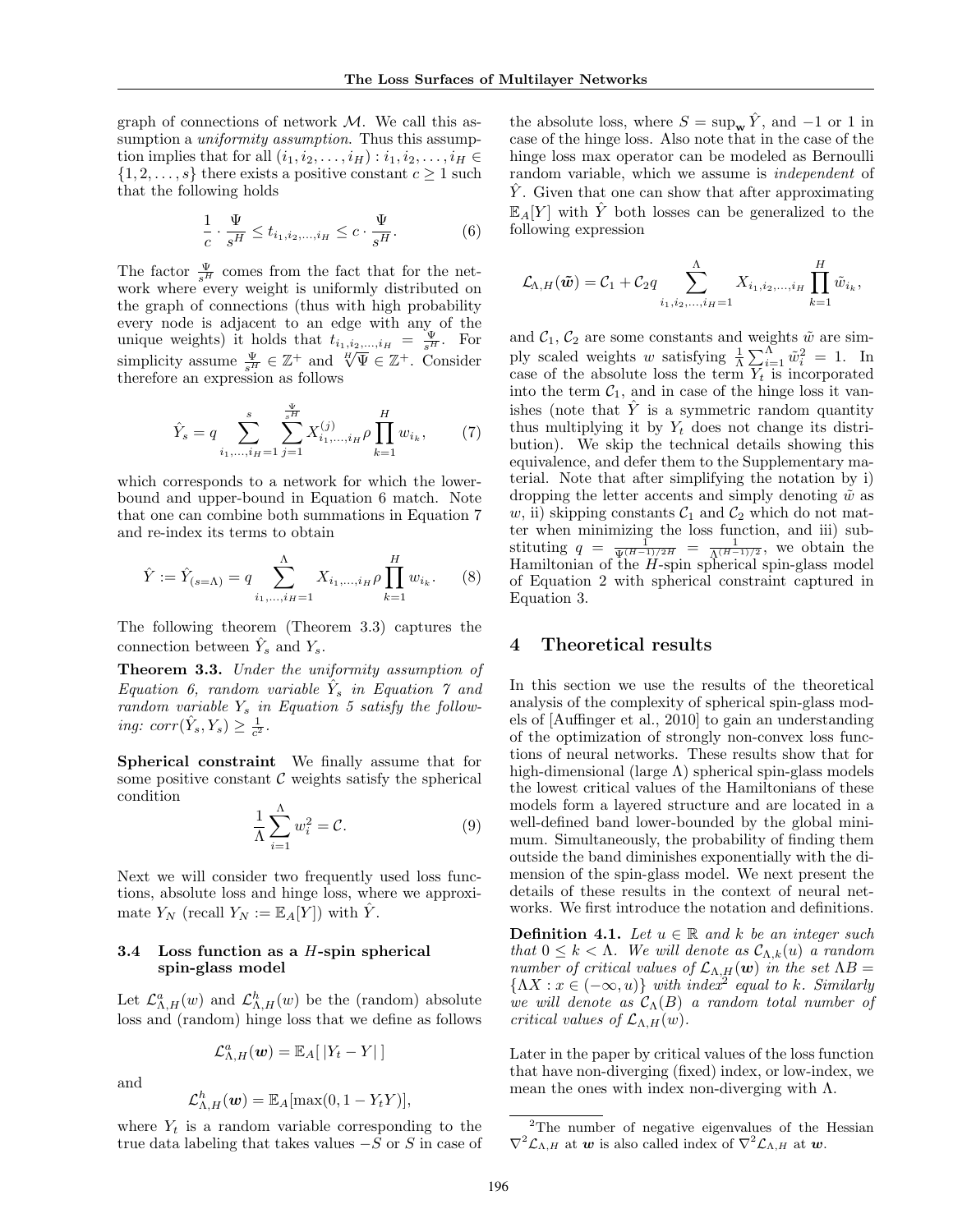The existence of the band of low-index critical points One can directly use Theorem 2.12 in [Auffinger et al., 2010] to show that for large-size networks (more precisely when  $\Lambda \to \infty$  but recall that  $\Lambda \to \infty$  iff  $N \to \infty$ ) it is improbable to find a critical value below certain level  $-\Lambda E_0(H)$  (which we call the *ground state*), where  $E_0(H)$  is some real number.

Let us also introduce the number that we will refer to as  $E_{\infty}$ . We will refer to this important threshold as the energy barrier and define it as

$$
E_{\infty} = E_{\infty}(H) = 2\sqrt{\frac{H-1}{H}}.
$$

Theorem 2.14 in [Auffinger et al., 2010] implies that for large-size networks all critical values of the loss function that are of non-diverging index must lie below the threshold  $-\Lambda E_{\infty}(H)$ . Any critical point that lies above the energy barrier is a high-index saddle point with overwhelming probability. Thus for largesize networks all critical values of the loss function that are of non-diverging index must lie in the band  $(-\Lambda E_0(H), -\Lambda E_{\infty}(H)).$ 

Layered structure of low-index critical points From Theorem 2.15 in [Auffinger et al., 2010] it follows that for large-size networks finding a critical value with index larger or equal to  $k$  (for any fixed integer k) below energy level  $-\Lambda E_k(H)$  is improbable, where  $-E_k(H) \in [-E_0(H), -E_\infty(H)]$ . Furthermore, the sequence  ${E_k(H)}_{k\in\mathbb{N}}$  is strictly decreasing and converges to  $\vec{E}_{\infty}$  as  $k \to \infty$  [Auffinger et al., 2010].

These results unravel a layered structure for the lowest critical values of the loss function of a largesize network, where with overwhelming probability the critical values above the global minimum (ground state) of the loss function are local minima exclusively. Above the band  $((-\Lambda E_0(H), -\Lambda E_1(H)))$  containing only local minima (critical points of index 0), there is another one,  $((-\Lambda E_1(H), -\Lambda E_2(H)))$ , where one can only find local minima and saddle points of index 1, and above this band there exists another one,  $((-\Lambda E_2(H), -\Lambda E_3(H))),$  where one can only find local minima and saddle points of index 1 and 2, and so on.

Logarithmic asymptotics of the mean number of critical points We will now define two nondecreasing, continuous functions on  $\mathbb{R}$ ,  $\Theta_H$  and  $\Theta_{k,H}$ (their exemplary plots are captured in Figure 2).

$$
\Theta_H(u) = \begin{cases} \frac{1}{2} \log(H-1) - \frac{(H-2)u^2}{4(H-1)} - I(u) & \text{if } u \le -E_{\infty} \\ \frac{1}{2} \log(H-1) - \frac{(H-2)u^2}{4(H-1)} & \text{if } -E_{\infty} \le u \le 0 \\ \frac{1}{2} \log(H-1) & \text{if } 0 \le u \end{cases}
$$

and for any integer  $k \geq 0$ :

$$
\Theta_{k,H}(u) = \begin{cases} \frac{1}{2}\log(H-1) - \frac{(H-2)u^2}{4(H-1)} - (k+1)I(u) & \text{if } u \leq -E_{\infty} \\ \frac{1}{2}\log(H-1) - \frac{H-2}{4(H-1)} & \text{if } u \geq -E_{\infty} \end{cases}
$$

where



Figure 2: Functions  $\Theta_H(u)$  and  $\Theta_{k,H}(u)$  for  $k =$  $\{0, 1, \ldots, 5\}$ . Parameter H was set to  $H = 3$ . Black line:  $u = -E_0(H)$ , red line:  $u = -E_\infty(H)$ . Figure must be read in color.

Also note that the following corollary holds.

Corollary 4.1. For all  $k > 0$  and  $u < -E_{\infty}$ ,  $\Theta_{k,H}(u) < \Theta_{0,H}(u)$ .

Next we will show the logarithmic asymptotics of the mean number of critical points (the asymptotics of the mean number of critical points can be found in the Supplementary material).

Theorem 4.1 ([Auffinger et al., 2010], Theorem 2.5 and 2.8). For all  $H > 2$ 

$$
\lim_{\Lambda \to \infty} \frac{1}{\Lambda} \log \mathbb{E}[\mathcal{C}_{\Lambda}(u)] = \Theta_H(u).
$$

and for all  $H \geq 2$  and  $k \geq 0$  fixed

$$
\lim_{\Lambda \to \infty} \frac{1}{\Lambda} \log \mathbb{E}[\mathcal{C}_{\Lambda,k}(u)] = \Theta_{k,H}(u).
$$

From Theorem 4.1 and Corollary 4.1 the number of critical points in the band  $(-\Lambda E_0(H), -\Lambda E_\infty(H))$  increases exponentially as  $\Lambda$  grows and that local minima dominate over saddle points and this domination also grows exponentially as  $\Lambda$  grows. Thus for large-size networks the probability of recovering a saddle point in the band  $(-\Lambda E_0(H), -\Lambda E_\infty(H))$ , rather than a local minima, goes to 0.

Figure 1 captures exemplary plots of the distributions of the mean number of critical points, local minima and low-index saddle points. Clearly local minima and low-index saddle points are located in the band  $(-\Lambda E_0(H), -\Lambda E_\infty(H))$  whereas high-index saddle points can only be found above the energy barrier  $-\Lambda E_{\infty}(H)$ . Figure 1 also reveals the layered structure for the lowest critical values of the loss function<sup>3</sup>. This 'geometric' structure plays a crucial role in the optimization problem. The optimizer, e.g. SGD, easily avoids the band of high-index critical points, which

,

<sup>&</sup>lt;sup>3</sup>The large mass of saddle points above  $-\Lambda E_{\infty}$  is a consequence of Theorem 4.1 and the properties of Θ functions.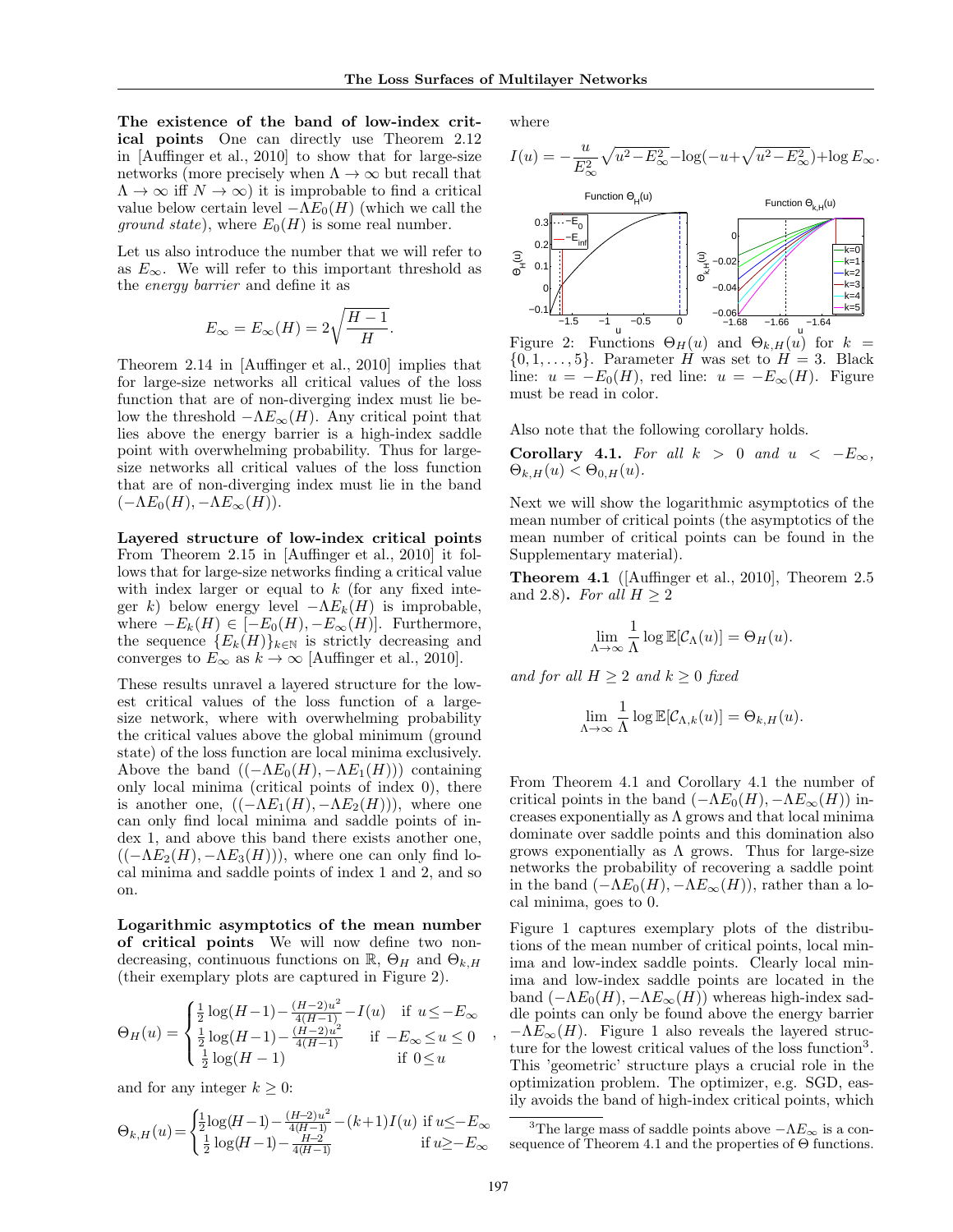

Figure 1: Distribution of the mean number of critical points, local minima and low-index saddle points (original and zoomed). Parameters H and  $\Lambda$  were set to  $H = 3$  and  $\Lambda = 1000$ . Black line:  $u = -\Lambda E_0(H)$ , red line:  $u = -\Lambda E_{\infty}(H)$ . Figure must be read in color.

have many negative curvature directions, and descends to the band of low-index critical points which lie closer to the global minimum. Thus finding bad-quality solution, i.e. the one far away from the global minimum, is highly unlikely for large-size networks.

Hardness of recovering the global minimum Note that the energy barrier to cross when starting from any (local) minimum, e.g. the one from the band  $(-\Lambda E_i(H), -\Lambda E_{i+1}(H))$ , in order to reach the global minimum diverges with  $\Lambda$  since it is bounded below by  $\Lambda(E_0(H) - E_i(H))$ . Furthermore, suppose we are at a local minima with a scaled energy of  $-E_{\infty} - \delta$ . In order to find a further low lying minimum we must pass through a saddle point. Therefore we must go up at least to the level where there is an equal amount of saddle points to have a decent chance of finding a path that might possibly take us to another local minimum. This process takes an exponentially long time so in practice finding the global minimum is not feasible.

Note that the variance of the loss in Equation 2 is Λ which suggests that the extensive quantities should scale with  $\Lambda$ . In fact this is the reason behind the scaling factor in front of the summation in the loss. The relation to the logarithmic asymptotics is as follows: the number of critical values of the loss below the level  $\Lambda u$  is roughly  $e^{\Lambda \Theta_H(u)}$ . The gradient descent gets trapped roughly at the barrier denoted by  $-\Lambda E_{\infty}$ , as will be shown in the experimental section.

### 5 Experiments

The theoretical part of the paper considers the problem of training the neural network, whereas the empirical results focus on its generalization properties.

### 5.1 Experimental Setup

Spin-Glass To illustrate the theorems in Section 4, we conducted spin-glass simulations for different dimensions  $\Lambda$  from 25 to 500. For each value of  $\Lambda$ , we obtained an estimate of the distribution of minima by sampling 1000 initial points on the unit sphere and performing stochastic gradient descent (SGD) to find a minimum energy point. Note that throughout this section we will refer to the energy of the Hamiltonian

of the spin-glass model as its loss.

Neural Network We performed an analogous experiment on a scaled-down version of MNIST, where each image was downsampled to size  $10 \times 10$ . Specifically, we trained 1000 networks with one hidden layer and  $n_1 \in \{25, 50, 100, 250, 500\}$  hidden units (in the paper we also refer to the number of hidden units as nhidden), each one starting from a random set of parameters sampled uniformly within the unit cube. All networks were trained for 200 epochs using SGD with learning rate decay.

To verify the validity of our theoretical assumption of parameter redundancy, we also trained a neural network on a subset of MNIST using simulated annealing (SA) where 95% of parameters were assumed to be redundant. Specifically, we allowed the weights to take one of 3 values uniformly spaced in the interval [−1, 1]. We obtained less than 2.5% drop in accuracy, which demonstrates the heavy over-parametrization of neural networks as discussed in Section 3.

Index of critical points It is necessary to verify that our solutions obtained through SGD are low-index critical points rather than high-index saddle points of poor quality. As observed by [Dauphin et al., 2014] certain optimization schemes have the potential to get trapped in the latters. We ran two tests to ensure that this was not the case in our experimental setup. First, for  $n_1 = \{10, 25, 50, 100\}$ we computed the eigenvalues of the Hessian of the loss function at each solution and computed the index. All eigenvalues less than 0.001 in magnitude were set to 0. Figure 4 captures an exemplary distribution of normalized indices, which is the proportion of negative eigenvalues, for  $n_1 = 25$  (the results for  $n_1 = \{10, 50, 100\}$ ) can be found in the Supplementary material). It can be seen that all solutions are either minima or saddle points of very low normalized index (of the order 0.01). Next, we compared simulated annealing to SGD on a subset of MNIST. Simulated annealing does not compute gradients and thus does not tend to become trapped in high-index saddle points. We found that SGD performed at least as well as simulated annealing, which indicates that becoming trapped in poor saddle points is not a problem in our experiments. The result of this comparison is in the Supplementary material.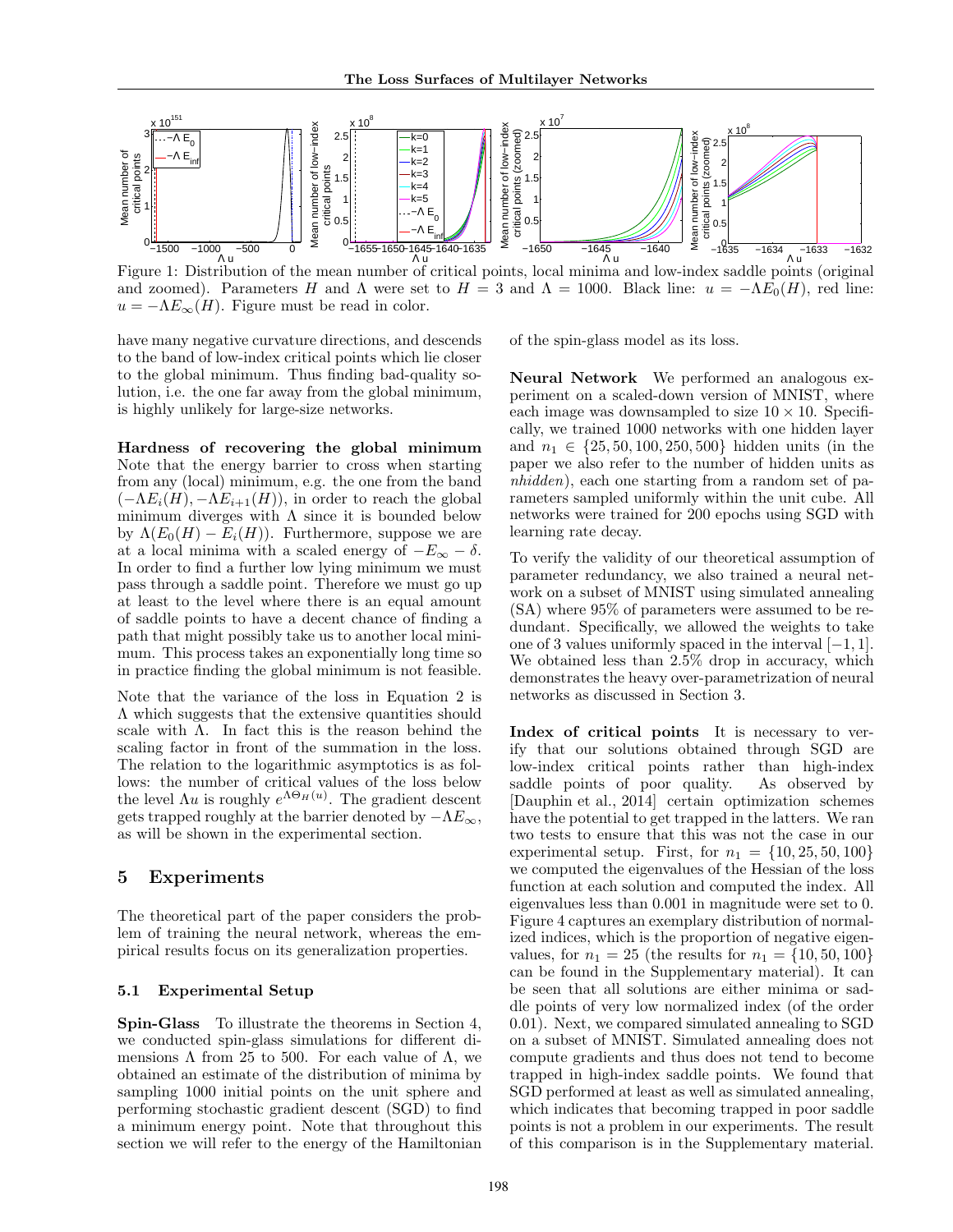

Figure 3: Distributions of the scaled test losses for the spin-glass (left) and the neural network (right) experiments.





Figure 4: Distribution of normalized index of solutions for 25 hidden units.

Scaling loss values To observe qualitative differences in behavior for different values of  $\Lambda$  or  $n_1$ , it is necessary to rescale the loss values to make their expected values approximately equal. For spin-glasses, the expected value of the loss at critical points scales linearly with  $\Lambda$ , therefore we divided the losses by  $\Lambda$ (note that this normalization is in the statement of Theorem 4.1) which gave us the histogram of points at the correct scale. For MNIST experiments, we empirically found that the loss with respect to number of hidden units approximately follows an exponential power law:  $\mathbb{E}[L] \propto e^{\alpha n_1^{\beta}}$ . We fitted the coefficients  $\alpha, \beta$ and scaled the loss values to  $L/e^{\alpha n_1^{\beta}}$ .

#### 5.2 Results

Figure 3 shows the distributions of the scaled test losses for both sets of experiments. For the spin-glasses (left plot), we see that for small values of  $\Lambda$ , we obtain poor local minima on many experiments, while for larger values of  $\Lambda$  the distribution becomes increasingly concentrated around the energy barrier where local minima have high quality. We observe that the left tails for all Λ touches the barrier that is hard to penetrate and as  $\Lambda$  increases the values concentrate around  $-E_{\infty}$ . In fact this concentration result has long been predicted but not proved until [Auffinger et al., 2010]. We see that qualitatively the distribution of losses for the neural network experiments (right plot) exhibits similar behavior. Even after scaling, the variance decreases with higher network sizes. This is also clearly captured in Figure 8 and 9 in the Supplementary ma-

terial. This indicates that getting stuck in poor local minima is a major problem for smaller networks but becomes gradually of less importance as the network size increases. This is because critical points of large networks exhibit the layered structure where high-quality low-index critical points lie close to the global minimum.

#### 5.3 Relationship between train and test loss

| $n_{\rm ^1}$ |        |        |                                          |  |
|--------------|--------|--------|------------------------------------------|--|
|              | 0.7616 | 0.6861 | $\vert 0.5983 \vert 0.5302 \vert 0.4081$ |  |

Table 1: Pearson correlation between training and test loss for different numbers of hidden units.

The theory and experiments thus far indicate that minima lie in a band which gets smaller as the network size increases. This indicates that computable solutions become increasingly equivalent with respect to training error, but how does this relate to error on the test set? To determine this, we computed the correlation  $\rho$  between training and test loss for all solutions for each network size. The results are captured in Table 1 and Figure 7 (the latter is in the Supplementary material). The training and test error become increasingly decorrelated as the network size increases. This provides further indication that attempting to find the absolute possible minimum is of limited use with regards to generalization performance.

### 6 Conclusion

This paper establishes a connection between the neural network and the spin-glass model. We show that under certain assumptions, the loss function of the fully decoupled large-size neural network of depth  $H$  has similar landscape to the Hamiltonian of the H-spin spherical spin-glass model. We empirically demonstrate that both models studied here are highly similar in real settings, despite the presence of variable dependencies in real networks. To the best of our knowledge our work is one of the first efforts in the literature to shed light on the theory of neural network optimization.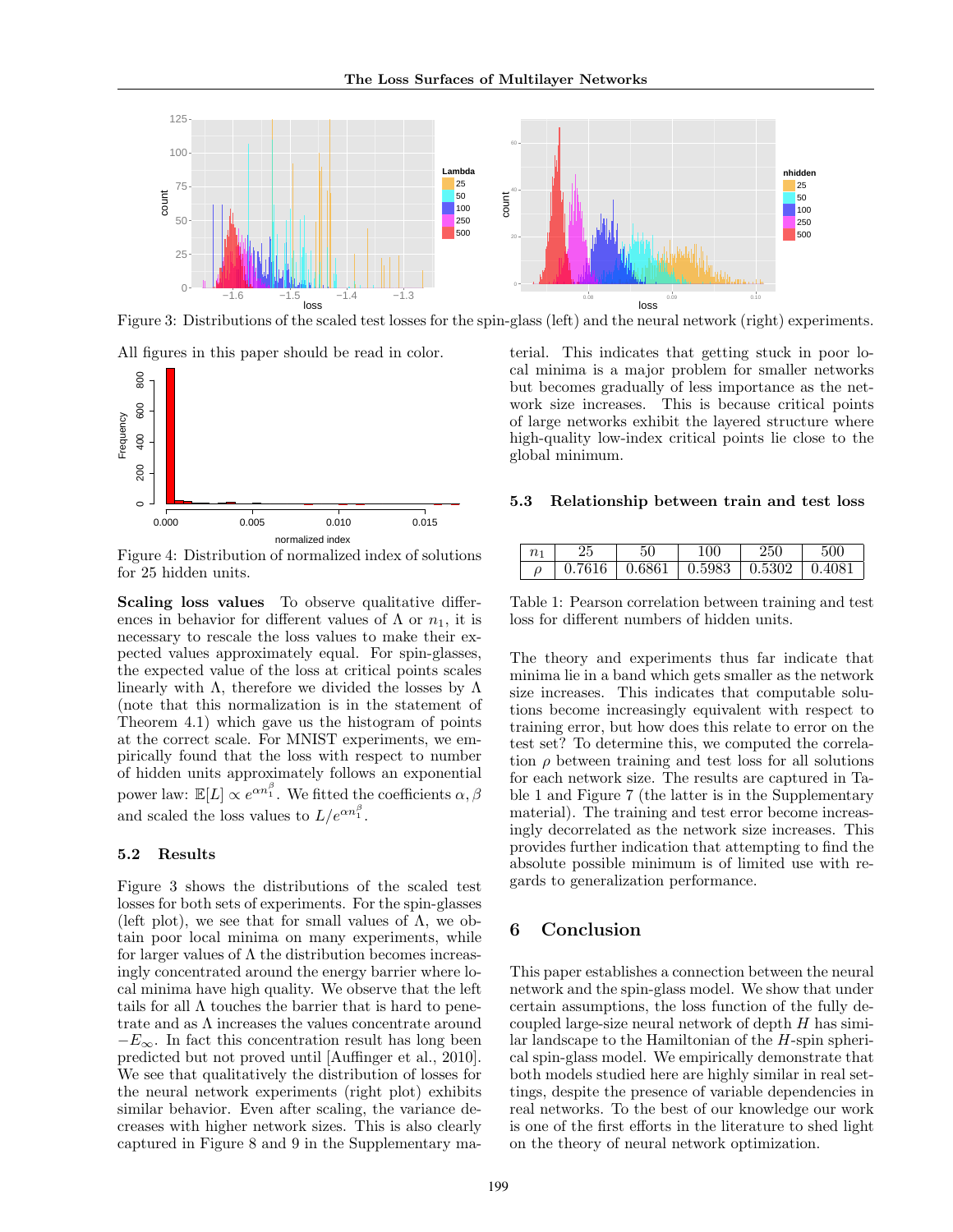#### Acknowledgements

The authors thank L. Sagun and the referees for valuable feedback.

### References

- [Amit et al., 1985] Amit, D. J., Gutfreund, H., and Sompolinsky, H. (1985). Spin-glass models of neural networks. Phys. Rev. A, 32:1007–1018.
- [Auffinger and Ben Arous, 2013] Auffinger, A. and Ben Arous, G. (2013). Complexity of random smooth functions on the high-dimensional sphere. arXiv:1110.5872.
- [Auffinger et al., 2010] Auffinger, A., Ben Arous, G., and Cerny, J. (2010). Random matrices and complexity of spin glasses. arXiv:1003.1129.
- [Baldi and Hornik, 1989] Baldi, P. and Hornik, K. (1989). Neural networks and principal component analysis: Learning from examples without local minima. Neural Networks, 2:53–58.
- [Bottou, 1998] Bottou, L. (1998). Online algorithms and stochastic approximations. In Online Learning and Neural Networks. Cambridge University Press.
- [Bray and Dean, 2007] Bray, A. J. and Dean, D. S. (2007). The statistics of critical points of gaussian fields on large-dimensional spaces. Physics Review Letter.
- [Dauphin et al., 2014] Dauphin, Y., Pascanu, R., Gülçehre, Ç., Cho, K., Ganguli, S., and Bengio, Y. (2014). Identifying and attacking the saddle point problem in high-dimensional non-convex optimization. In NIPS.
- [De la Peña and Giné, 1999] De la Peña, V. H. and Giné, E. (1999). Decoupling : from dependence to independence : randomly stopped processes, Ustatistics and processes, martingales and beyond. Probability and its applications. Springer.
- [Denil et al., 2013] Denil, M., Shakibi, B., Dinh, L., Ranzato, M., and Freitas, N. D. (2013). Predicting parameters in deep learning. In NIPS.
- [Denton et al., 2014] Denton, E., Zaremba, W., Bruna, J., LeCun, Y., and Fergus, R. (2014). Exploiting linear structure within convolutional networks for efficient evaluation. In NIPS.
- [Dotsenko, 1995] Dotsenko, V. (1995). An Introduction to the Theory of Spin Glasses and Neural Networks. World Scientific Lecture Notes in Physics.
- [Fyodorov and Williams, 2007] Fyodorov, Y. V. and Williams, I. (2007). Replica symmetry breaking condition exposed by random matrix calculation of landscape complexity. Journal of Statistical Physics, 129(5-6),1081-1116.
- [Goodfellow et al., 2013] Goodfellow, I. J., Warde-Farley, D., Mirza, M., Courville, A., and Bengio, Y. (2013). Maxout networks. In ICML.
- [Hastie et al., 2001] Hastie, T., Tibshirani, R., and Friedman, J. (2001). The Elements of Statistical Learning. Springer Series in Statistics.
- [Hinton et al., 2012] Hinton, G., Deng, L., Yu, D., Dahl, G., rahman Mohamed, A., Jaitly, N., Senior, A., Vanhoucke, V., Nguyen, P., Sainath, T., and Kingsbury, B. (2012). Deep neural networks for acoustic modeling in speech recognition. Signal Processing Magazine.
- [Krizhevsky et al., 2012] Krizhevsky, A., Sutskever, I., and Hinton, G. (2012). Imagenet classification with deep convolutional neural networks. In NIPS.
- [LeCun et al., 1998a] LeCun, Y., Bottou, L., Bengio, Y., and Haffner, P. (1998a). Gradient-based learning applied to document recognition. Proceedings of the IEEE, 86:2278–2324.
- [LeCun et al., 1998b] LeCun, Y., Bottou, L., Orr, G., and Muller, K. (1998b). Efficient backprop. In Neural Networks: Tricks of the trade. Springer.
- [Nair and Hinton, 2010] Nair, V. and Hinton, G. (2010). Rectified linear units improve restricted boltzmann machines. In ICML.
- [Nakanishi and Takayama, 1997] Nakanishi, K. and Takayama, H. (1997). Mean-field theory for a spinglass model of neural networks: Tap free energy and the paramagnetic to spin-glass transition. Journal of Physics A: Mathematical and General, 30:8085.
- [Saad, 2009] Saad, D. (2009). On-line learning in neural networks, volume 17. Cambridge University Press.
- [Saad and Solla, 1995] Saad, D. and Solla, S. A. (1995). Exact solution for on-line learning in multilayer neural networks. Physical Review Letters, 74(21):4337.
- [Saxe et al., 2014] Saxe, A. M., McClelland, J. L., and Ganguli, S. (2014). Exact solutions to the nonlinear dynamics of learning in deep linear neural networks. In ICLR.
- [Weston et al., 2014] Weston, J., Chopra, S., and Adams, K. (2014). #tagspace: Semantic embeddings from hashtags. In EMNLP.
- [Wigner, 1958] Wigner, E. P. (1958). On the Distribution of the Roots of Certain Symmetric Matrices. The Annals of Mathematics, 67:325–327.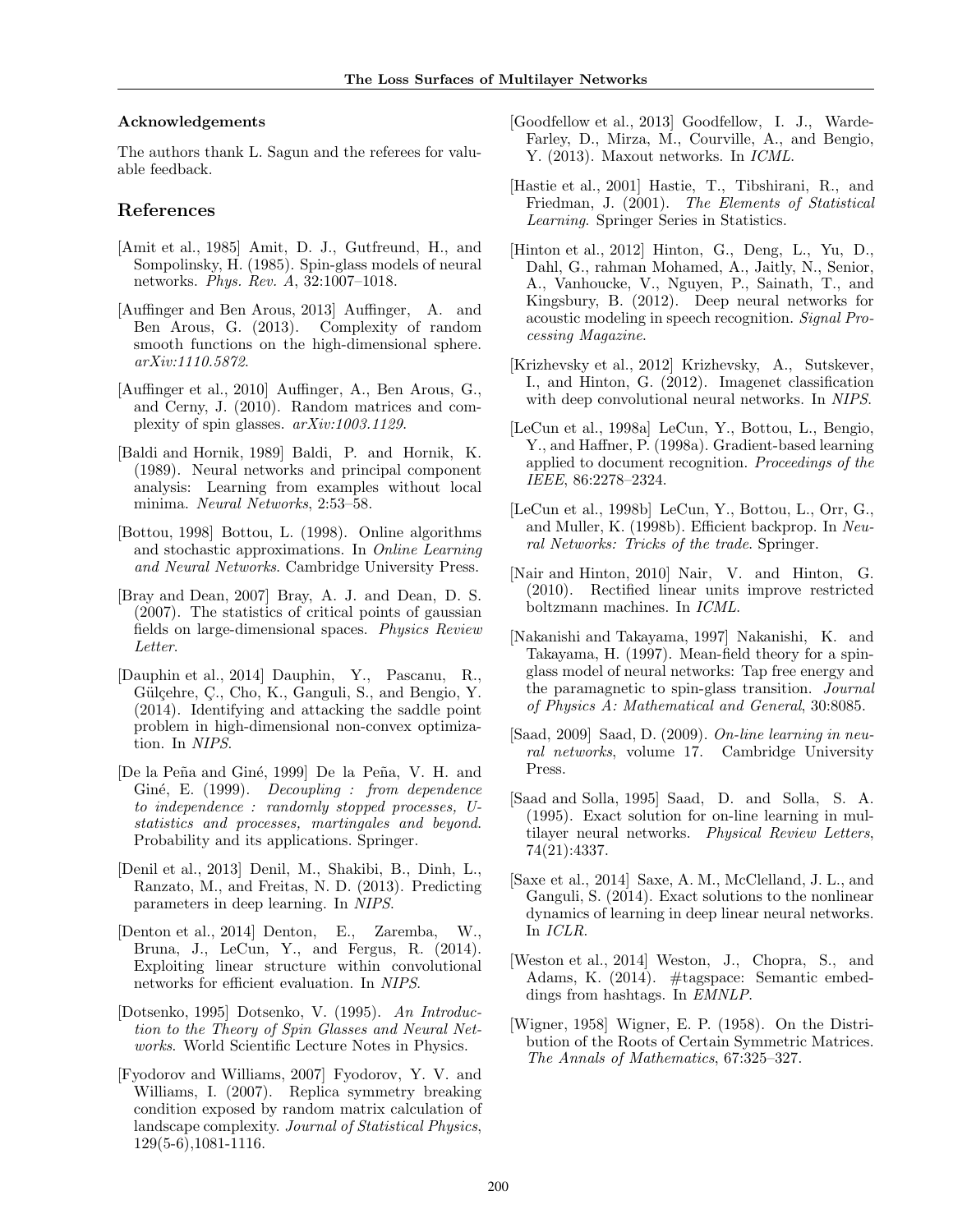# The Loss Surfaces of Multilayer Networks (Supplementary Material)

### 7 Proof of Theorem 3.1

Proof. First we will prove the lower-bound on N. By the inequality between arithmetic and geometric mean the mass and the size of the network are connected as follows

$$
N \geq \sqrt[H]{\Psi^2} \frac{H}{\sqrt[H]{n_0 n_H}} = \sqrt[H]{\Psi^2} \frac{H}{\sqrt[H]{d}},
$$
  

$$
\frac{H}{\sqrt[H]{d}} = \frac{H}{\sqrt[H]{\Pi^H}} \frac{H}{n_0} = \frac{H}{\sqrt[H]{d}}.
$$

and since  $\sqrt[H]{\Psi \frac{H}{\sqrt[H]{d}}} = \sqrt[H]{\prod_{i=1}^H n_i} H \ge 1$  then

$$
N \ge \sqrt[H]{\Psi^2} \frac{H}{\sqrt[H]{d}} \ge \sqrt[H]{\Psi}.
$$

Next we show the upper-bound on N. Let  $n_{max}$  =  $\max_{i\in\{1,2,\ldots,H\}} n_i$ . Then

$$
N \leq H n_{max}^2 \leq H \Psi^2.
$$

## 8 Proof of Theorem 3.2

Proof. We will first proof the following more general lemma.

**Lemma 8.1.** Let  $Y_1$  and  $Y_2$  be the outputs of two arbitrary binary classifiers. Assume that the first classifiers predicts 1 with probability p where, without loss of generality, we assume  $p \leq 0.5$  and  $-1$  otherwise. Furthemore, let the prediction accuracy of the second classifier differ from the prediction accuracy of the first classifier by no more than  $\epsilon \in [0, p]$ . Then the following holds  $corr(sign(Y_1), sign(Y_2))$ 

$$
\geq \frac{1-2\epsilon-(1-2p)^2-2(1-2p)\epsilon}{4\sqrt{p(1-p)(p+\epsilon)(1-p+\epsilon)}}.
$$

*Proof.* Consider two random variables  $Z_1 = sign(Y_1)$ and  $Z_2 = sign(Y_2)$ . Let  $\mathcal{X}^+$  denote the set of data points for which the first classifier predicts  $+1$  and let  $\mathcal{X}^-$  denote the set of data points for which the first classifier predicts  $-1$  ( $\mathcal{X}^+ \cup \mathcal{X}^- = \mathcal{X}$ , where  $\mathcal X$  is the entire dataset). Also let  $p = \frac{|\mathcal{X}^+|}{|\mathcal{X}|}$ . Furthermore, let  $\mathcal{X}_{\epsilon}^-$  denote the dataset for which  $Z_1 = +1$  and  $Z_2 =$  $-1$  and  $\mathcal{X}_{\epsilon}^{+}$  denote the dataset for which  $Z_{1} = -1$  and  $Z_2 = +1$ , where  $\frac{|X_{\epsilon}^+|+|X_{\epsilon}^-|}{\chi} = \epsilon$ . Also let  $\epsilon^+ = \frac{|X_{\epsilon}^+|}{\chi}$  $\mathcal{X}_{i}^{(n)}$ and  $\epsilon^- = \frac{|\mathcal{X}_{\epsilon}^-|}{\mathcal{X}_{\epsilon}^-}$  $\frac{\mathfrak{r}_{\epsilon}+1}{\mathcal{X}}$ . Therefore

$$
Z_1 = \begin{cases} 1 & \text{if } x \in \mathcal{X}^+ \\ -1 & \text{if } x \in \mathcal{X}^- \end{cases}
$$

and

$$
Z_2 = \begin{cases} 1 & \text{if } x \in \mathcal{X}^+ \cup \mathcal{X}^+_{\epsilon} \setminus \mathcal{X}^-_{\epsilon} \\ -1 & \text{if } x \in \mathcal{X}^- \cup \mathcal{X}^-_{\epsilon} \setminus \mathcal{X}^+_{\epsilon} \end{cases}
$$

One can compute that  $\mathbb{E}[Z_1] = 2p - 1$ ,  $\mathbb{E}[Z_2] =$  $2(p + \epsilon^+ - \epsilon^-) - 1$ ,  $\mathbb{E}[Z_1 Z_2] = 1 - 2\epsilon$ ,  $std(Z_s) = 2\sqrt{p(1-p)}, \text{ and finally } std(Z_\Lambda) =$  $2\sqrt{(p+\epsilon^+-\epsilon^-)(1-p-\epsilon^++\epsilon^-)}$ . Thus we obtain

.

$$
corr(sign(Y_1), sign(Y_2)) = corr(Z_1, Z_2)
$$
  
= 
$$
\frac{\mathbb{E}[Z_1 Z_2] - \mathbb{E}[Z_1] \mathbb{E}[Z_2]}{std(Z_1) std(Z_2)}
$$
  
= 
$$
\frac{1 - 2\epsilon - (1 - 2p)^2 + 2(1 - 2p)(\epsilon^+ - \epsilon^-)}{4\sqrt{p(1 - p)(p + \epsilon^+ - \epsilon^-)(1 - p - \epsilon^+ + \epsilon^-)}}
$$
  

$$
\geq \frac{1 - 2\epsilon - (1 - 2p)^2 - 2(1 - 2p)\epsilon}{4\sqrt{p(1 - p)(p + \epsilon)(1 - p + \epsilon)}}
$$
(10)

Note that when the first classifier is network  $N$  considered in this paper and M is its  $(s, \epsilon)$ -reduction image  $\mathbb{E}[Y_1] = 0$  and  $\mathbb{E}[Y_2] = 0$  (that follows from the fact that  $X$ 's in Equation 5 have zero-mean). That implies  $p = 0.5$  which, when substituted to Equation 10 gives the theorem statement.  $\Box$ 

### 9 Proof of Theorem 3.3

*Proof.* Note that  $\mathbb{E}[\hat{Y}_s] = 0$  and  $\mathbb{E}[Y_s] = 0$ . Furthermore

$$
\mathbb{E}[\hat{Y}_s Y_s] = q^2 \rho^2 \sum_{i_1, i_2, ..., i_H=1}^s \min\left(\frac{\Psi}{s^H}, t_{i_1, i_2, ..., i_H}\right) \prod_{k=1}^H w_{i_k}^2
$$

and

 $\Box$ 

$$
std(\hat{Y}_s) = q\rho \sqrt{\sum_{i_1, i_2, ..., i_H=1}^s \frac{\Psi}{s^H} \prod_{k=1}^H w_{i_k}^2}
$$

$$
std(Y_s) = q\rho \sqrt{\sum_{i_1, i_2, ..., i_H=1}^s t_{i_1, i_2, ..., i_H} \prod_{k=1}^H w_{i_k}^2}.
$$

Therefore

$$
corr(\hat{Y}_s, Y_s)
$$
\n
$$
= \frac{\sum_{i_1, \dots, i_H=1}^s \min\left(\frac{\Psi}{s^H}, t_{i_1, \dots, i_H}\right) \prod_{k=1}^H w_{i_k}^2}{\sqrt{\left(\sum_{i_1, \dots, i_H=1}^s \frac{\Psi}{s^H} \prod_{k=1}^H w_{i_k}^2\right) \left(\sum_{i_1, \dots, i_H=1}^s t_{i_1, \dots, i_H} \prod_{k=1}^H w_{i_k}^2\right)}}
$$
\n
$$
\geq \frac{1}{c^2},
$$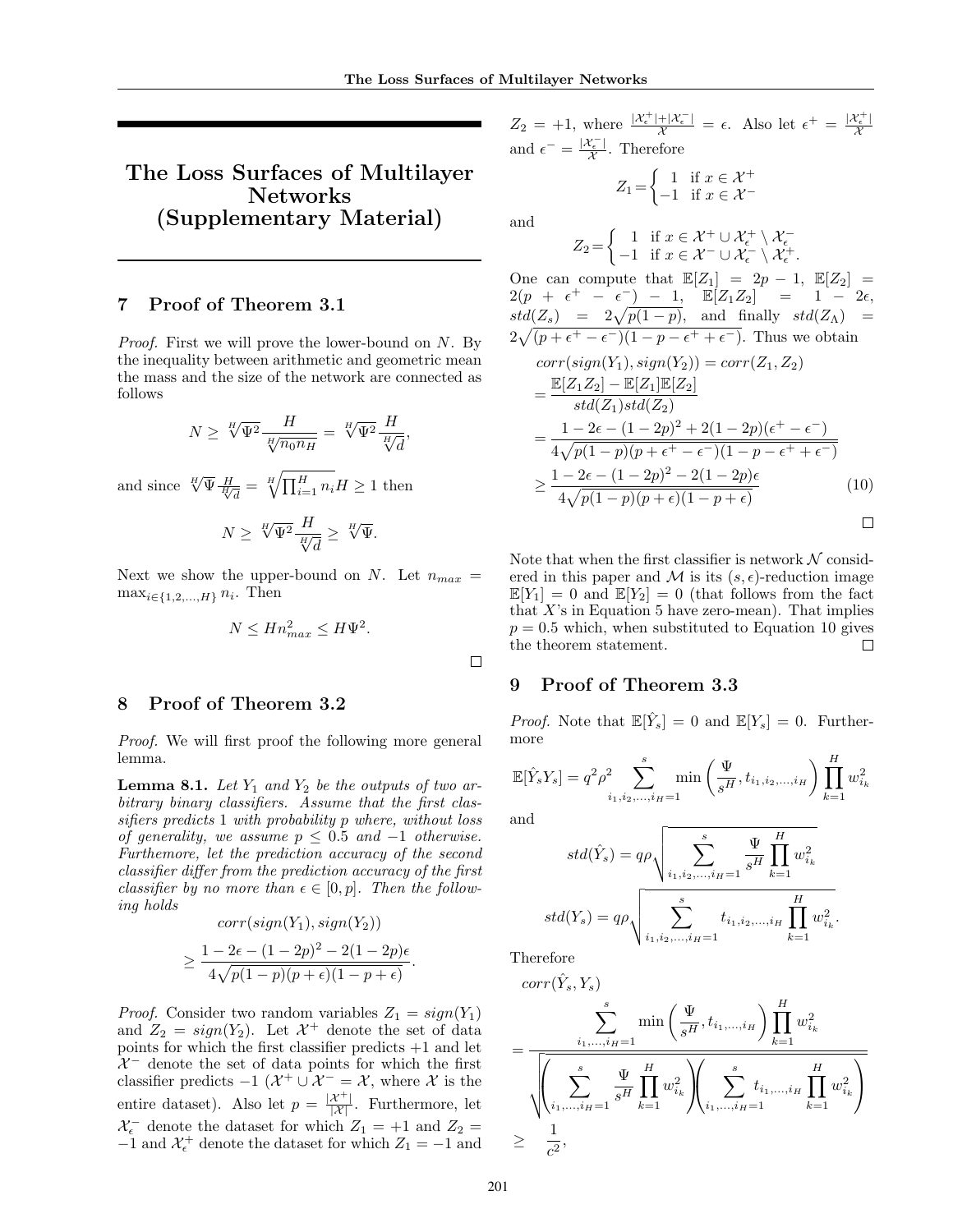where the last inequality is the direct consequence of the uniformity assumption of Equation 6.  $\Box$ 

# 10 Loss function as a  $H$  - spin spherical spin-glass model

We consider two loss functions, (random) absolute loss  $\mathcal{L}_{\Lambda,H}^a(w)$  and (random) hinge loss  $\mathcal{L}_{\Lambda,H}^h(w)$  defined in the main body of the paper. Recall that in case of the hinge loss max operator can be modeled as Bernoulli random variable, that we will refer to as  $M$ , with success  $(M = 1)$  probability  $\rho' = \frac{c'}{\sqrt{c}}$  $\frac{C}{\rho\sqrt{C^H}}$  for some nonnegative constant  $\mathcal{C}'$ . We assume M is independent of  $\hat{Y}$ . Therefore we obtain that

$$
\mathcal{L}^{a}_{\Lambda,H}(\boldsymbol{w}) = \begin{cases} S - \hat{Y} & \text{if } Y_t = S \\ S + \hat{Y} & \text{if } Y_t = -S \end{cases}
$$

and

$$
\mathcal{L}_{\Lambda,H}^{h}(\boldsymbol{w}) = \mathbb{E}_{M,A}[M(1 - Y_t \hat{Y})]
$$
  
= 
$$
\begin{cases} \mathbb{E}_{M}[M(1 - \hat{Y})] & \text{if } Y_t = 1 \\ \mathbb{E}_{M}[M(1 + \hat{Y})] & \text{if } Y_t = -1 \end{cases}
$$

Note that both cases can be generalized as

$$
\mathcal{L}_{\Lambda,H}(\boldsymbol{w}) = \begin{cases} \mathbb{E}_M[M(S - \hat{Y})] & \text{if } Y_t > 0 \\ \mathbb{E}_M[M(S + \hat{Y})] & \text{if } Y_t < 0 \end{cases},
$$

where in case of the absolute loss  $\rho' = 1$  and in case of the hinge loss  $S = 1$ . Furthermore, using the fact that X's are Gaussian random variables one we can further generalize both cases as

$$
\mathcal{L}_{\Lambda,H}(\mathbf{w}) = S \rho^{'} + q \sum_{i_1,i_2,...,i_H=1}^{\Lambda} X_{i_1,i_2,...,i_H} \rho \rho^{'} \prod_{k=1}^{H} w_{i_k}.
$$

Let  $\tilde{w}_i = \sqrt[H]{\frac{\rho \rho'}{c'}}$  $\frac{\partial \rho}{\partial x'} w_i$  for all  $i = \{1, 2, \ldots, k\}$ . Note that  $\tilde{w}_i = \frac{1}{\sqrt{2}}$  $\frac{1}{\overline{C}}w_i$ . Thus

$$
\mathcal{L}_{\Lambda,H}(\mathbf{w}) = S \rho^{'} + q C^{'} \sum_{i_1,...,i_H=1}^{\Lambda} X_{i_1,...,i_H} \prod_{k=1}^{H} \tilde{w}_{i_k}.
$$
 (11)

Note that the spherical assumption in Equation 9 directly implies that

$$
\frac{1}{\Lambda}\sum_{i=1}^{\Lambda}\tilde{w}_i^2=1
$$

To simplify the notation in Equation 11 we drop the letter accents and simply denote  $\tilde{w}$  as w. We skip constant  $S_{\rho}$  and  $\mathcal{C}'$  as it does not matter when minimizing the loss function. After substituting  $q = \frac{1}{\Psi^{(H-1)/2H}}$  we obtain

$$
\mathcal{L}_{\Lambda,H}(\boldsymbol{w}) = \frac{1}{\Lambda^{(H-1)/2}} \sum_{i_1,i_2,\ldots,i_H=1}^{\Lambda} X_{i_1,i_2,\ldots,i_H} w_{i_1} w_{i_2} \ldots w_{i_H}.
$$

# 11 Asymptotics of the mean number of critical points and local minima

Below, we provide the asymptotics of the mean number of critical points (Theorem 11.1) and the mean number of local minima (Theorem 11.2), which extend Theorem 4.1. Those results are the consequences of Theorem 2.17. and Corollary 2.18. [Auffinger et al., 2010].

**Theorem 11.1.** For  $H \geq 3$ , the following holds as  $\Lambda \to \infty$ :

• For 
$$
u < -E_{\infty}
$$

$$
\mathbb{E}[\mathcal{C}_{\Lambda}(u)] = \frac{h(v)}{\sqrt{2H\pi}} \frac{\exp(I_1(v) - \frac{v}{2}I_1'(v))}{-\Phi'(v) + I_1'(v)} \Lambda^{-\frac{1}{2}}
$$
  
 
$$
\cdot \exp(\Lambda \Theta_H(u)) (1 + o(1)),
$$
  
where  $v = -u\sqrt{\frac{H}{2(H-1)}}, \Phi(v) = -\frac{H-2}{2H}v^2,$   

$$
h(v) = \left|\frac{v-\sqrt{2}}{v+\sqrt{2}}\right|^{\frac{1}{4}} + \left|\frac{v+\sqrt{2}}{v-\sqrt{2}}\right|^{\frac{1}{4}}
$$
  
and  $I_1(v) = \int_{\sqrt{2}}^v \sqrt{|x^2 - 2|} dx.$ 

• For 
$$
u = -E_{\infty}
$$

$$
\mathbb{E}[\mathcal{C}_{\Lambda}(u)] = \frac{2A(0)\sqrt{2H}}{3(H-2)}\Lambda^{-\frac{1}{3}}
$$

$$
\cdot \exp(\Lambda \Theta_H(u)) (1 + o(1)),
$$

where A is the Airy function of first kind.

• For  $u \in (-E_{\infty}, 0)$ 

$$
\mathbb{E}[\mathcal{C}_{\Lambda}(u)] = \frac{2\sqrt{2H(E_{\infty}^2 - u^2)}}{(2 - H)\pi u} \cdot \exp(\Lambda \Theta_H(u)) (1 + o(1)),
$$

• For  $u > 0$ 

$$
\mathbb{E}[\mathcal{C}_{\Lambda}(u)] = \frac{4\sqrt{2}}{\sqrt{\pi(H-2)}} \Lambda^{\frac{1}{2}}
$$

$$
\cdot \exp(\Lambda \Theta_H(0)) (1 + o(1)),
$$

**Theorem 11.2.** For  $H \geq 3$  and  $u < -E_{\infty}$ , the fol*lowing holds as*  $\Lambda \to \infty$ :

$$
\mathbb{E}[\mathcal{C}_{\Lambda,0}(u)] = \frac{h(v)}{\sqrt{2H\pi}} \frac{\exp(I_1(v) - \frac{v}{2}I_1'(v))}{-\Phi'(v) + I_1'(v)} \Lambda^{-\frac{1}{2}}
$$
  
 
$$
\cdot \exp(\Lambda \Theta_H(u))(1 + o(1)),
$$

where  $v, \Phi, h$  and  $I_1$  were defined in Theorem 11.1.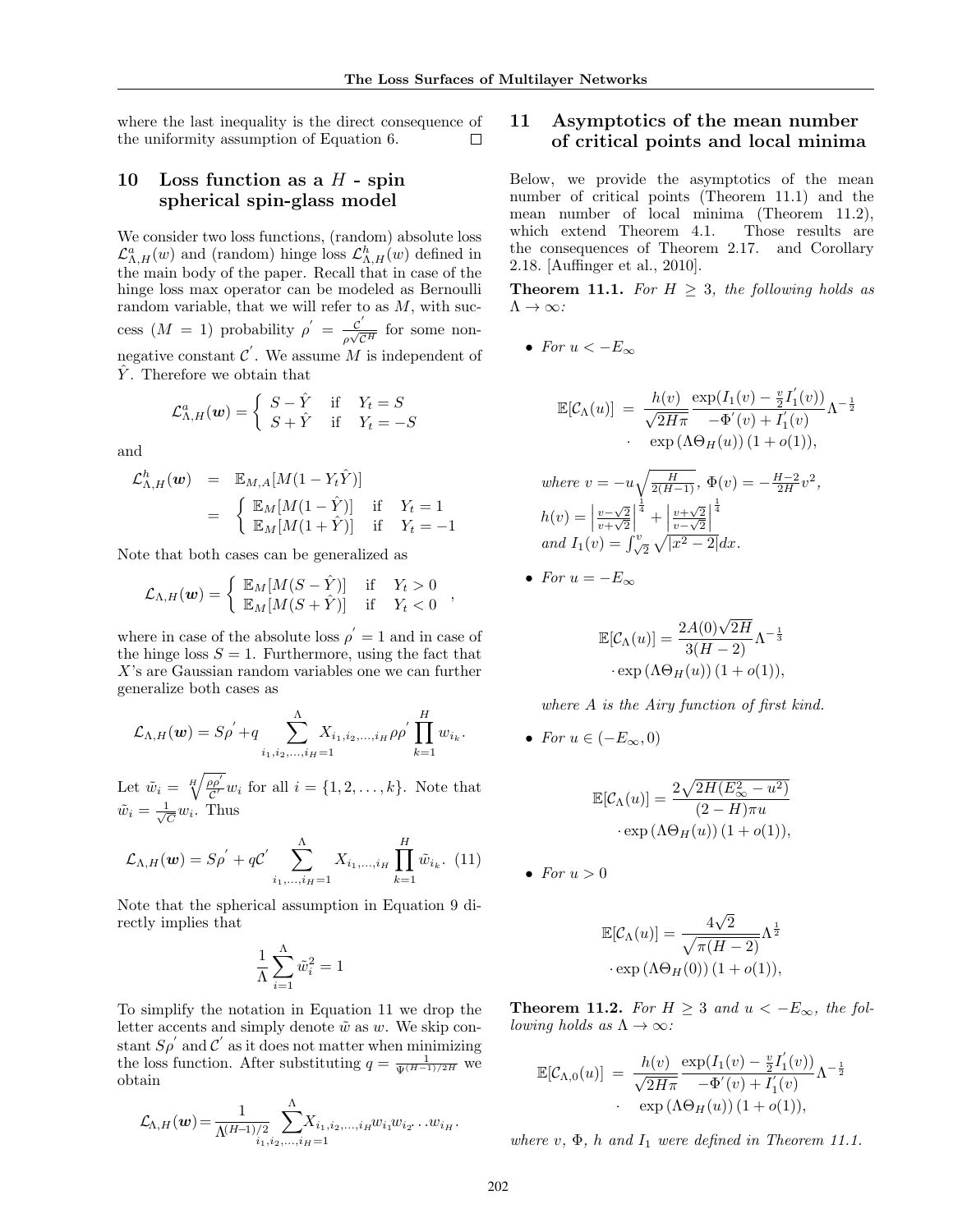# 12 Additional Experiments

### 12.1 Distribution of normalized indices of critical points.

Figure 5 shows the distribution of normalized indices, which is the proportion of negative eigenvalues, for neural networks with  $n_1 = \{10, 25, 50, 100\}$ . We see that all solutions are minima or saddle points of very low index.



Figure 5: Distribution of normalized index of solutions for  $n_1 = \{10, 25, 50, 100\}$  hidden units.

### 12.2 Comparison of SGD and SA.

Figure 6 compares SGD with SA.



Figure 6: Test loss distributions for SGD and SA for different numbers of hidden units (nh).

#### 12.3 Distributions of the scaled test losses



Figure 8: Distributions of the scaled test losses for the spin-glass (with  $\Lambda = \{25, 50, 100, 200, 300, 400, 500\}$ ) (top) and the neural network (with  $n_1$  $\{25, 50, 100, 250, 500\}$  (bottom) experiments.

Figure 8 shows the distributions of the scaled test losses for the spin-glass experiment (with  $\Lambda$  =  $\{25, 50, 100, 200, 300, 400, 500\}$  and the neural network experiment (with  $n_1 = \{25, 50, 100, 250, 500\}$ ). Figure 9 captures the boxplot generated based on the distributions of the scaled test losses for the neural network experiment (for  $n_1 = \{10, 25, 50, 100, 250, 500\}$ ) and its zoomed version (for  $n_1 = \{10, 25, 50, 100\}$ ).